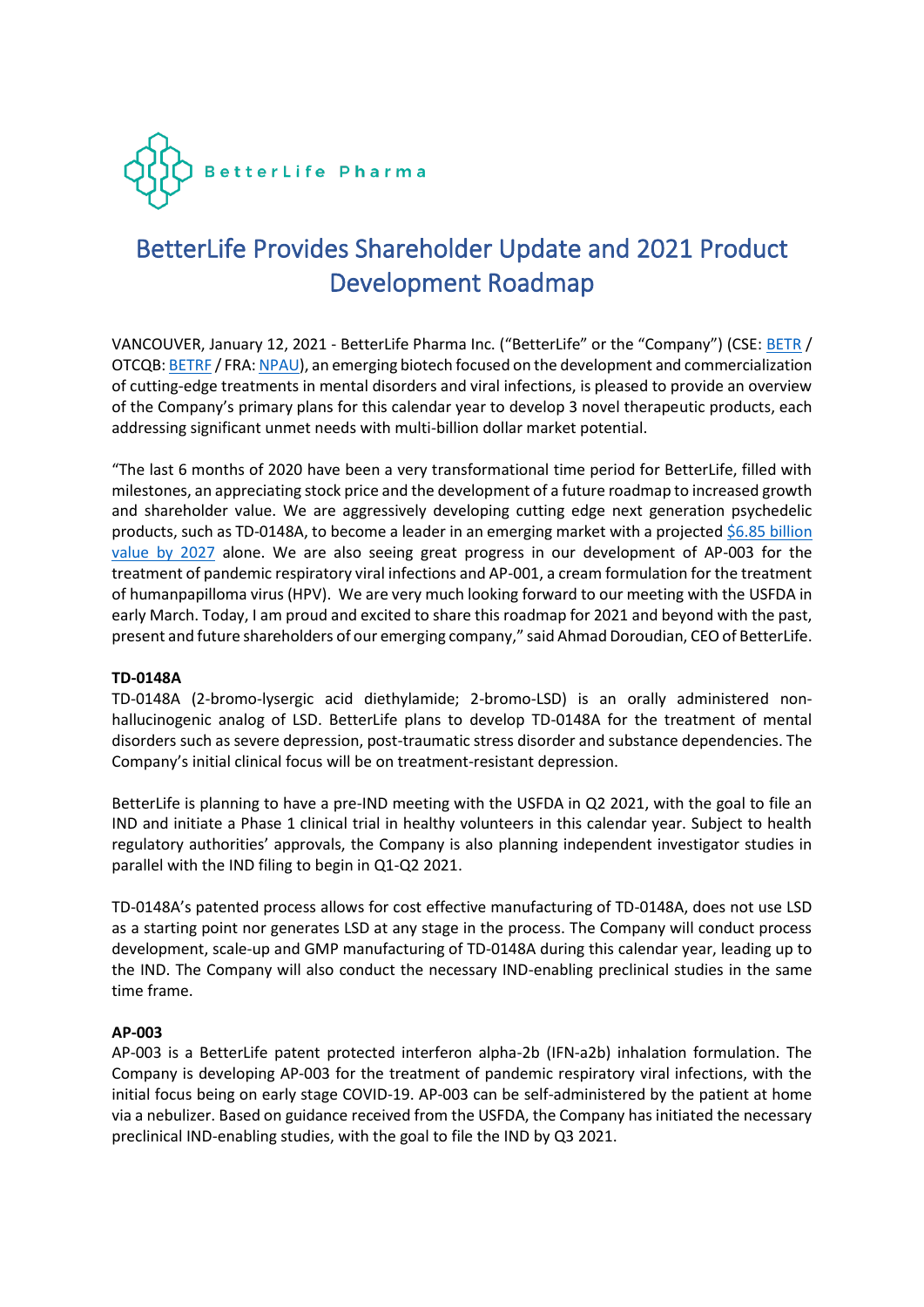Subject to health regulatory authorities' approvals, the Company is also considering conduct of AP-003 trials in COVID-19 patients in Q1-Q2 2021 in ex-North American territories, using previously manufactured AP-003.

The Company is quite advanced in its process development and scale-up of its proprietary IFN-a2b manufacturing, which it aims to complete by end of Q1 2021. If these studies are executed, a bridging clinical trial between the old and new manufactured AP-003 will also be conducted to enable use of the ex-North American data as supportive for the US IND. The Company hopes to be able to initiate a registration directed study in the US following the IND.

## **AP-001**

AP-001 is a BetterLife patent-protected IFN-a2b cream formulation. The Company is developing AP-001 for the treatment of human papillomavirus (HPV) induced high-grade cervical intra-epithelial neoplasia, the precursor to cervical cancer. Current treatments for this indication are all invasive with risk of side effects requiring professional health care intervention.

AP-001 is being developed as a patient self-administered (once-daily) intra-vaginal cream as a 6-week treatment. By Q3 of 2021, the Company plans to have completed process development and scale-up of the AP-001 cream and initiate GMP manufacturing. The Company plans to have a pre-IND meeting with the USFDA in Q3 2021 and initiate the IND-enabling studies shortly thereafter, with the goal to file an IND by Q1 2022.

## **About BetterLife Pharma Inc.**

BetterLife Pharma Inc. is an emerging biotechnology company engaged in the development and commercialization of next generation psychedelic products for the treatment of mental disorders. Utilizing drug delivery platform technologies BetterLife is refining and developing drug candidates from a broad set of complementary interferon-based technologies which have the potential to engage the immune system to fight virus infections, such as the coronavirus disease (COVID-19) and human papillomavirus (HPV).

For further information please visit [www.abetterlifepharma.com.](file:///C:/Users/andre/AppData/Local/Temp/www.abetterlifepharma.com)

## **Contact Information:**

**Ahmad Doroudian**, Chief Executive Officer Email: [Ahmad.Doroudian@blifepharma.com](https://www.globenewswire.com/Tracker?data=C2h5AYESjPFb0lJvptMMD4taAKfKURtJh2xCP0H2auvasr6iRB11Wa35DWikAFDaS-9hgXdSmxqo1cLA2Km84Y77EiSNa3vKmUtztBB4BAqvjV6ZQT_kUxuqZkIC5ONT) Phone: 604-221-0595

## **CAUTIONARY NOTE REGARDING FORWARD-LOOKING STATEMENTS**

No securities exchange has reviewed nor accepts responsibility for the adequacy or accuracy of the content of this news release. This news release contains forward-looking statements relating to product development, licensing, commercialization and regulatory compliance issues and other statements that are not historical facts. Forward-looking statements are often identified by terms such as "will", "may", "should", "anticipate", "expects" and similar expressions. All statements other than statements of historical fact, included in this release are forward-looking statements that involve risks and uncertainties. There can be no assurance that such statements will prove to be accurate and actual results and future events could differ materially from those anticipated in such statements. Important factors that could cause actual results to differ materially from the Company's expectations include the failure to satisfy the conditions of the relevant securities exchange(s) and other risks detailed from time to time in the filings made by the Company with securities regulations. The reader is cautioned that assumptions used in the preparation of any forward-looking information may prove